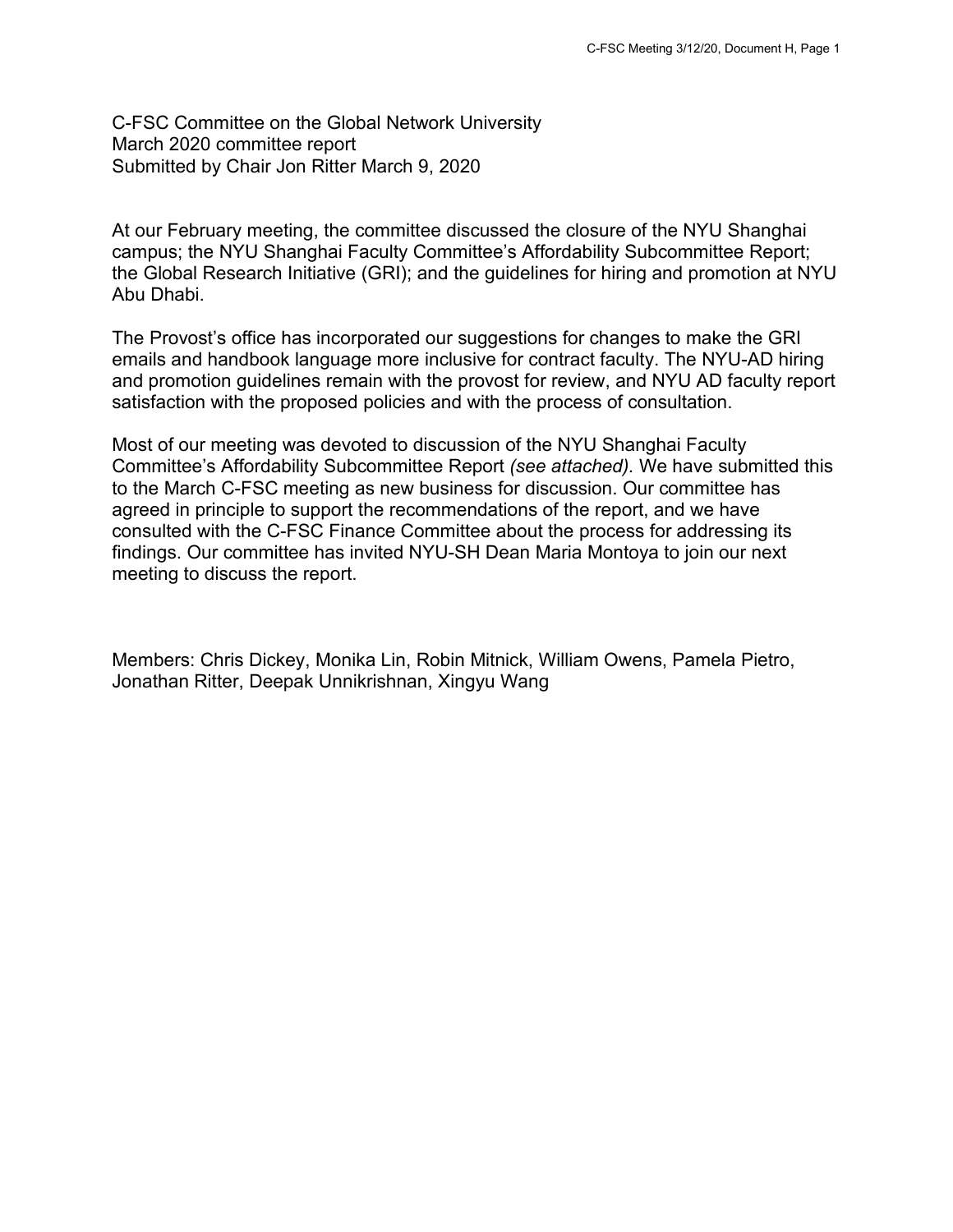## **NYU Shanghai Faculty Council Affordability Subcommittee Report October 2019 Executive Summary**

NYU Shanghai opened in 2013 as partnership between a world-renowned U.S. university and one of China's elite Class A universities. Six years later, aspects of Shanghai's cost of living threaten our university's stated [mission](https://shanghai.nyu.edu/about) to develop and support "a faculty of renowned scholars, innovators, and educators...recruited from the world's best research universities" — a mission that requires a solid foundation of both teaching and research-oriented faculty. Furthermore, significant variations in NYU Shanghai's salary and benefits structure for certain faculty groups raise questions about how we define the values of our globally-minded community.

This subcommittee conducted a survey of NYU Shanghai faculty this spring and collected 114 detailed responses representing over 60 percent of the faculty body (50% FTCC, 22% tenure-track, 10% visiting, 8% tenured, 8% postdoc). The results, along with additional reporting by this subcommittee, reveal emerging challenges in the area of local–international pay disparities.

We submit this report to present the lived economic realities confronting NYU Shanghai faculty, to share the results of our findings to date, and to open a productive and collegial conversation about the future of our university. We seek long-term solutions that will help us maintain a solid foundation for our growing community and pursue our common goal of making NYU Shanghai a world-class university and a model for international higher education.

Immediately below, we present a summary of our main findings regarding the Chinese Language Lecturer position and Housing Affordability and recommendations; the following report provides more detail about these issues. We would like to thank the administration for already beginning to work with us on some of our recommendations.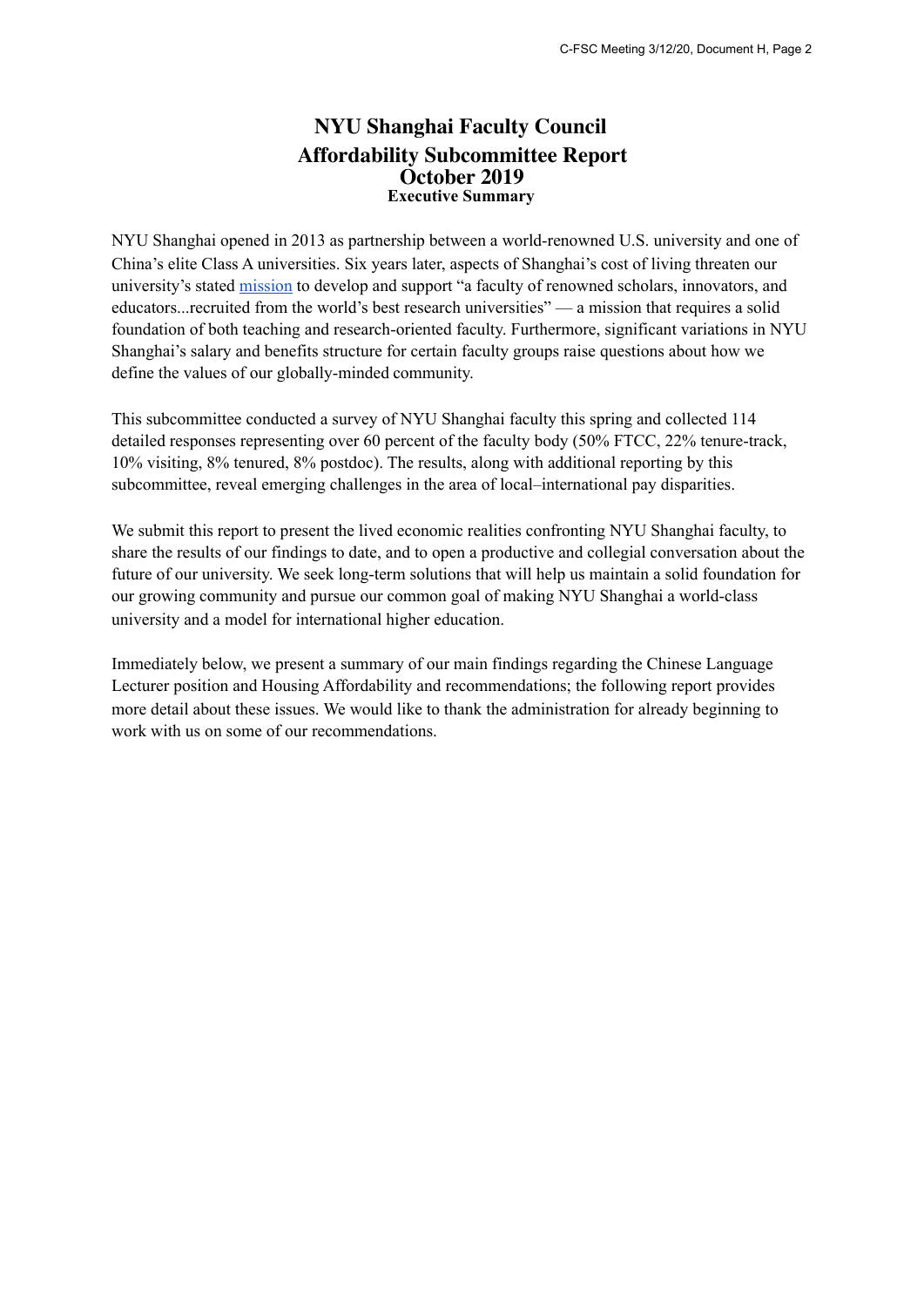## **Challenges to Faculty Hiring**

- The Chinese Language Program has seen its pool of applicants drop 68% in three years, from 95 applicants in 2016 to just 29 in 2019 for the same number of postings. The CLP has recently lost several top candidates to other universities.
- Chinese Language Lecturers' salaries and housing benefits are significantly below their colleagues' at other Sino-U.S./U.K. institutions in cities that have even *lower* costs of living.

#### **Concerns Over Local–International Compensation Disparities**

- Chinese Language Lecturers currently receive salaries at roughly 40% of their NYU Shanghai international colleagues with similar ranks and teaching hours.
- Chinese Language Lecturer housing benefits are pegged to their salaries (amounting to around RMB¥3,000/US\$425 per month), while international faculty housing benefits are fixed at a rate and adjusted for number of dependents, making their subsidies three to six times higher.

#### **Summary of Recommendations**

| Category       | <b>Subcommittee Recommendations</b>                                                                                                                                                                                                                                                                                                                                                                                                                                                                                                                                                                                                                 |  |
|----------------|-----------------------------------------------------------------------------------------------------------------------------------------------------------------------------------------------------------------------------------------------------------------------------------------------------------------------------------------------------------------------------------------------------------------------------------------------------------------------------------------------------------------------------------------------------------------------------------------------------------------------------------------------------|--|
| <b>Housing</b> | • Provide housing subsidy to <i>all</i> faculty at the same standard, as a flat<br>rate based on family size, adjustable to current market rates.<br>Explore government-subsidized housing for Sino-US university faculty,<br>$\bullet$<br>plus other resources to meet different faculty needs and price limitations.<br>• Find corporate housing options with convenient access to the new<br>NYUSH campus and schools, affordable rent, and options for families of<br>all sizes.<br>• Form a more active and managed platform for faculty to access<br>information on reliable agents, housing options, and general policies and<br>guidelines. |  |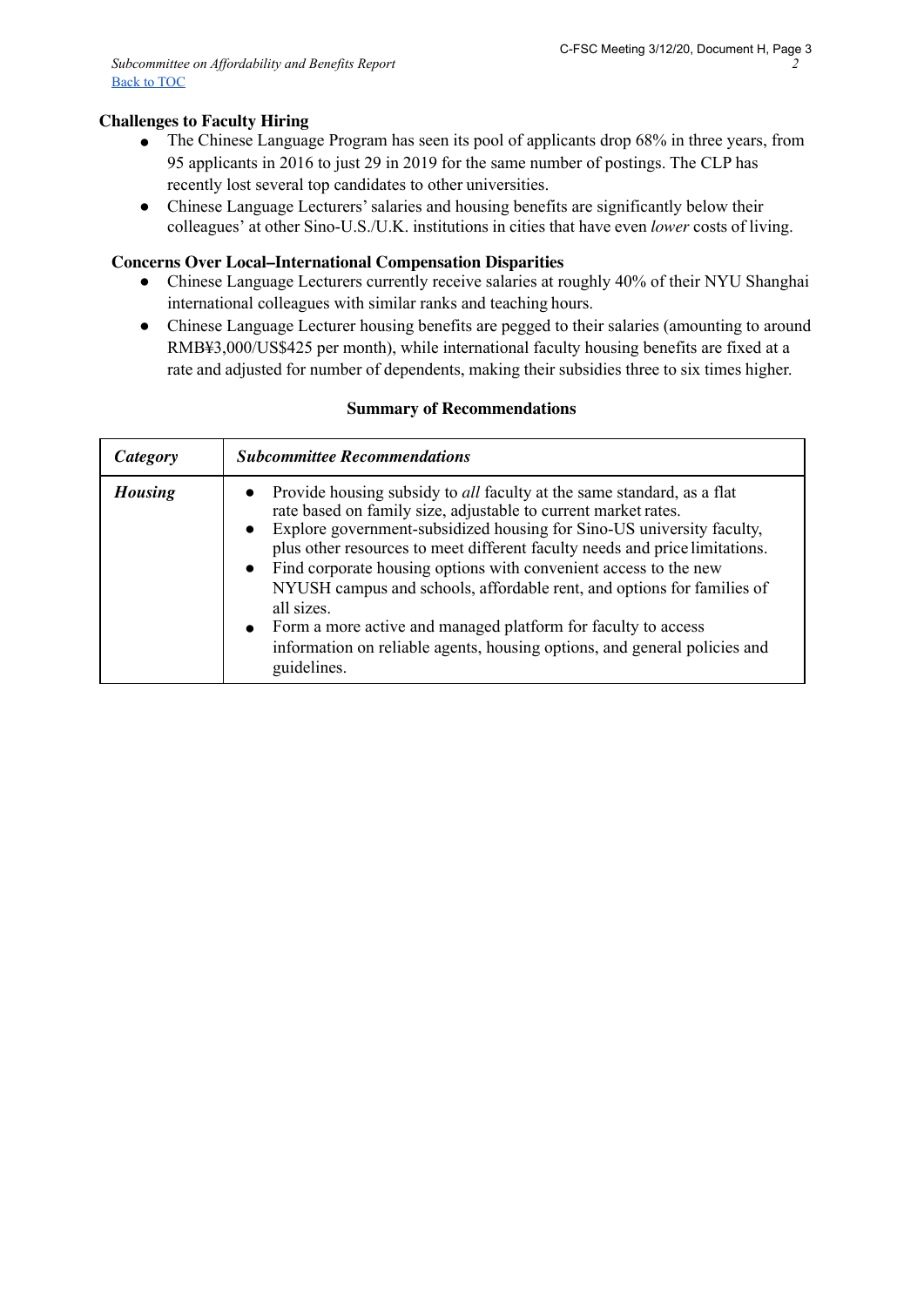## **Table of Contents**

| <b>Executive Summary</b>                                                          |                         |
|-----------------------------------------------------------------------------------|-------------------------|
| <b>Introduction</b>                                                               | $\overline{\mathbf{4}}$ |
| <b>Part 1: Affordable Housing</b>                                                 | 5                       |
| Appendix B: Affordability Narratives and Case Studies for CLL Housing in Shanghai | 8                       |
| Appendix F: Sample NYU Shanghai Faculty Budgets                                   | 19                      |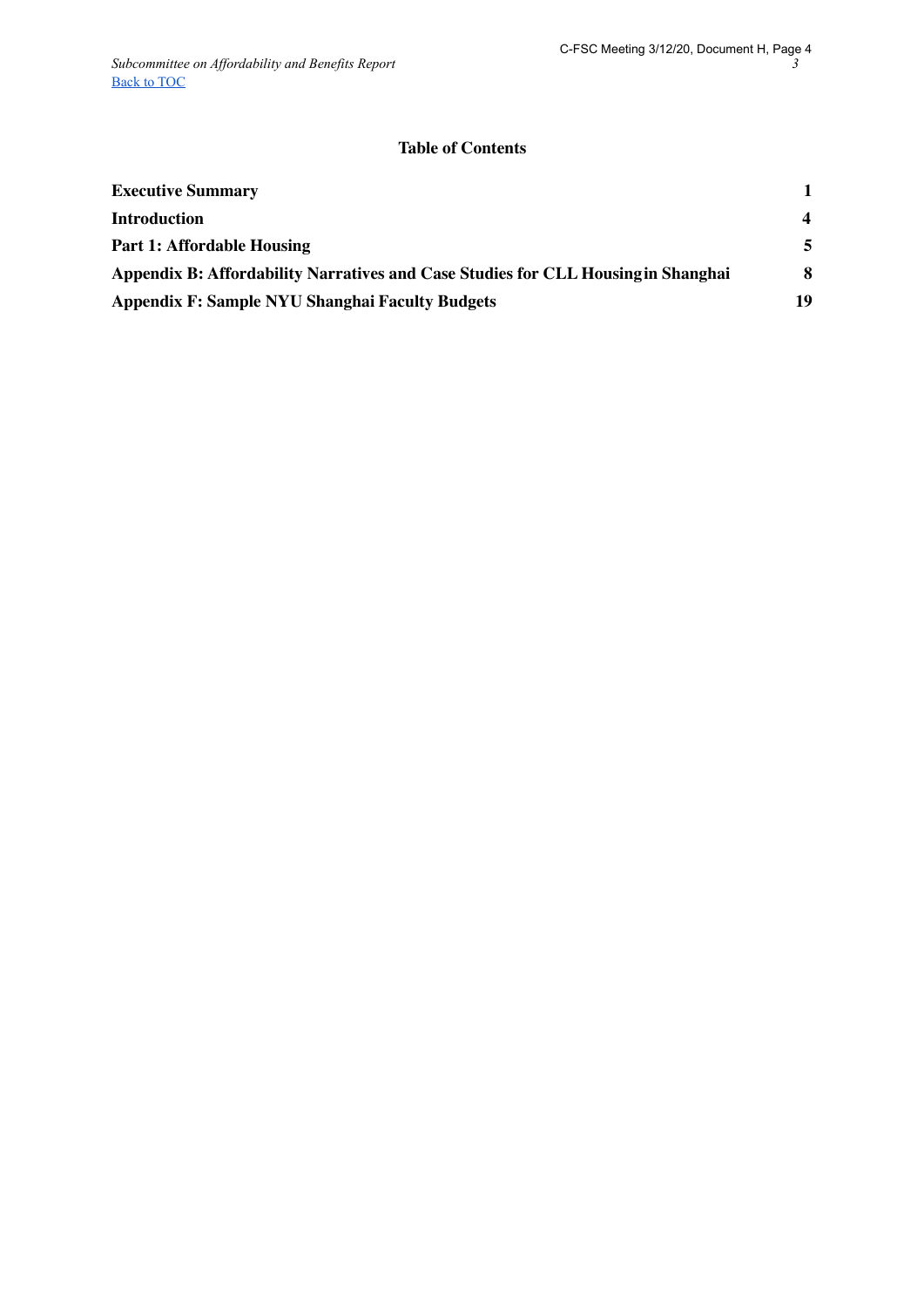#### **Introduction**

This NYU Shanghai Faculty Council Subcommittee's aim is to gather information about affordability issues that we believe affect NYU Shanghai's ability to recruit and retain excellent faculty. Our committee was started to explore faculty's lived realities of housing prices and differences in salary for faculty of the same or similar rank and seniority.

We see this report as a first step toward collaborating with other Faculty Council committees, our colleagues, and university leadership to build sustainable initiatives which contribute to the long-term health of the university. We outline the results of the Subcommittee's information-gathering and initiative-building activities below.

#### **Key Subcommittee Activities**

- Undertaking an affordability survey for faculty, with an aim to surface structural issues which may negatively impact recruitment and retention
- Collecting faculty narratives on affordability challenges related to housing andtuition
- Proposing recommendations regarding benefits and affordability issues

## **Members**

Amy Becker, Writing and English for Academic Purposes programs Jing Chai, Chinese Language Program Rodolfo Cossovich, Interactive Media Arts Anna Greenspan, Interactive Media Arts David Hunsaker, Business Steve Iams, English for Academic Purposes John Jordan, English for Academic Purposes Dan Keane, Writing Program Monika Lin, Visual Arts Qian Liu, Chinese Language Program David Perry, Writing Program Meng Zhou, Chinese Language Program Jiani Lian, Chinese Language Program Jinghong Bi, Chinese Language Program Xiaobo Shui, Chinese Language Program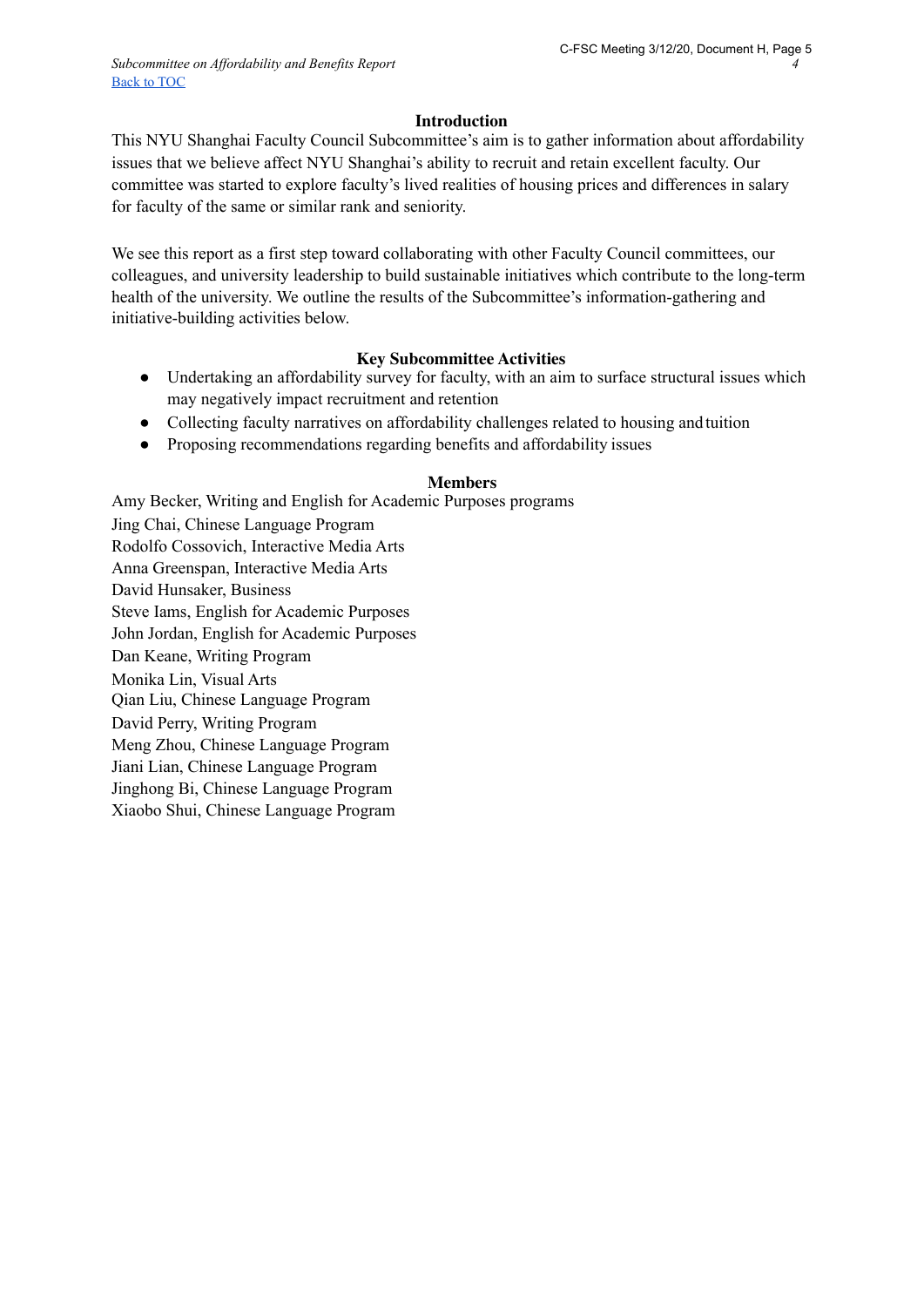## **Part 1: Affordable Housing**

#### **Background**

In our survey, 68% of respondents rank housing affordability among their top three affordability concerns, and across ranks, nationalities, and disciplines, respondents report spending from 14.41% to 35.88% of monthly take-home income, in addition to what the housing benefit covers (see Appendix A-1). Among respondents, 25% rent within an NYUSH corporate housing complex, while 57% of the respondents rent their own apartments independently, 13% own their own property, and another 3% are co-renting due to affordability issues (See Appendix A-2).

#### **Affordability Issues**

The housing issues surfaced in the Affordability Survey focus on the following four aspects: 1) NYUSH Housing Subsidy Type & Rate; 2) NYUSH Corporate Housing; and 3) Additional Housing Issues.

## **1. NYUSH Housing Subsidy Type & Rate**

1.1. NYUSH provides most faculty with a fixed flat housing subsidy ranging from ¥10,333–¥15,500+ per month, depending on their number of dependents. However, Chinese Language Lecturers receive a much lower housing subsidy ranging from only ¥2,800-¥3,950, pegged to their monthly salaries, with no adjustment for dependents and subject to a significant government tax. Their subsidies are calculated as follows, using Writing/EAP Lecturer subsidies as a comparison:

|                                                                                   | <b>Writing/EAP Lecturer</b><br><b>Housing Subsidy</b><br>(fixed)                       | <b>Chinese Language</b><br><b>Lecturer Housing Subsidy</b> |
|-----------------------------------------------------------------------------------|----------------------------------------------------------------------------------------|------------------------------------------------------------|
| <b>Salary</b>                                                                     | approx $430,000$                                                                       | $¥10,000-¥13,750$                                          |
| <b>Initial Housing</b><br><b>Subsidy</b><br>$(40\% \text{ of }$<br>salary)        | N/A                                                                                    | $44,000 - 45,500$                                          |
| <b>National Provident</b><br><b>Fund</b><br>Withholdi<br>ng<br>(12% of<br>salary) | N/A                                                                                    | $(\text{\#}1, 200 - \text{\#}1, 650)$                      |
| <b>Actual Housing Subsidy</b>                                                     | Single: ¥10,333<br>$+1$ dependent: ¥12,917<br>+2 or more: $\text{\textsterling}15,500$ | ¥2,600-¥3,300                                              |

The different types of housing subsidies available for faculty of different national origins and ranks is a clear case of unequal access to housing benefit support from the university to these certain group(s) of faculty, although all faculty face the same challenging housing market in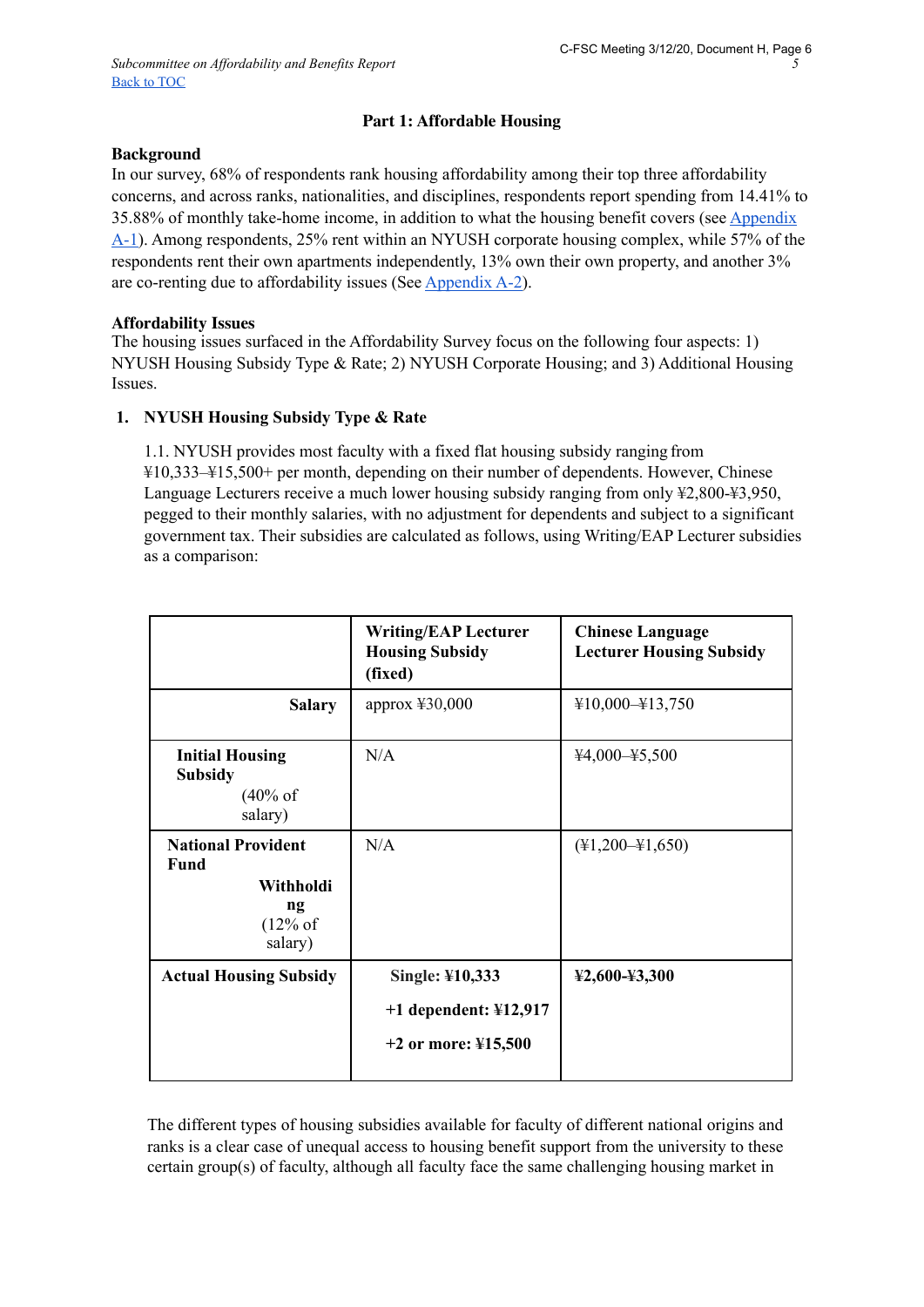Shanghai. We are concerned these disparities undermine NYU Shanghai's cosmopolitan values at a time when our community is working to address rising nationalism both on campus and around the world.

The current rates for Chinese Language Lecturers are also not competitive with the current market. Other joint-venture institutions offer better housing subsidies, in cities where the cost of living is lower than Shanghai's. NYUSH's salary and working hours do not make up the difference, either (see table below).

| <b>Chinese Language Lecturer Benefits</b>                    |                                              |                             |                                 |
|--------------------------------------------------------------|----------------------------------------------|-----------------------------|---------------------------------|
|                                                              | Xi'an<br><b>Jiaotong</b><br><b>Liverpool</b> | <b>Duke Kunshan</b>         | <b>NYU Shanghai</b>             |
| Monthly<br>housing<br>subsidy                                | $4,000$ (take-home)                          | ¥ 6,000+<br>(reimbursement) | $42,600 - 3,300$<br>(take-home) |
| Sample monthly<br>rent (one-room<br>apartment)               | $*2,000$                                     | ¥ 3,000                     | ¥ 5,000                         |
| Monthly salary<br>- Newly hired<br><b>CLL</b><br>(take home) | ¥16,000                                      | US rate est.<br>¥ 26,250    | $*8,000$                        |
| Monthly salary<br>- Senior CLL<br>(take-home)                | ¥ 30,000                                     | US rate est.<br>¥28,875     | ¥ $11,000$                      |
| Weekly<br>teaching hours                                     | 15 hours                                     | 12 hours                    | 10 hours                        |

1.2. Since NYU Shanghai's founding in 2013, faculty housing subsidies have not kept pace with the city's significant rise in residential rents. The *Nikkei Asian Review* notes in [a 2019 report](https://asia.nikkei.com/Business/Markets/Property/Stratospheric-Shanghai-property-market-plateaus) that "Shanghai's property rent index jumped 60% over a 10-year period" ending in 2017. Though rents have stabilized in the last two years, they "do not seem headed down from their current nosebleed levels." Finally, it is common in the Shanghai market for landlords to raise the rent with the signing of each rental contract renewal. Of the 76 faculty surveyed who receive a flat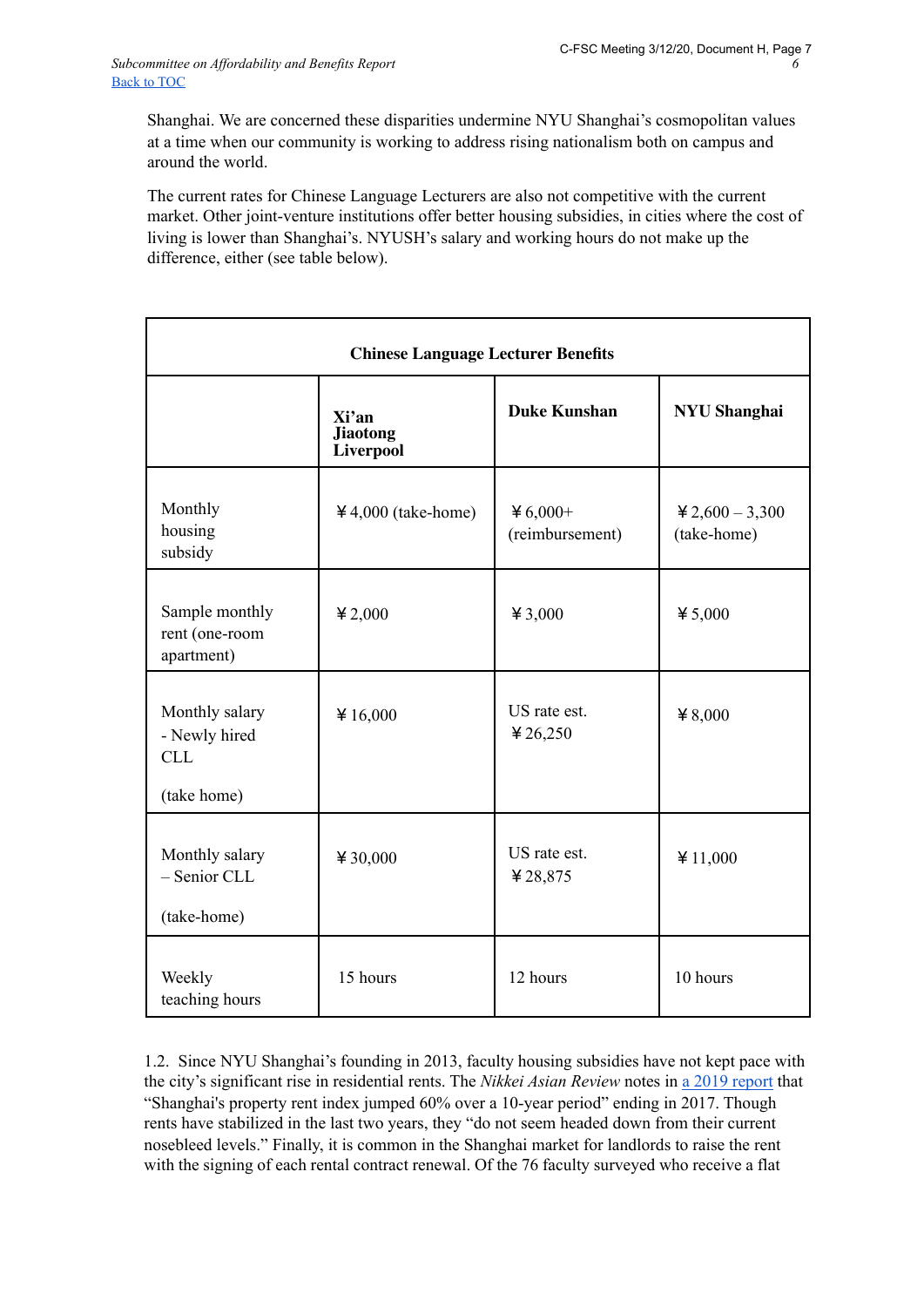rate as housing subsidy, 70 of them (92%) report not having their rates adjusted to keep up with rising market prices (See Appendix A-3 and Appendix A-6).

1.3. There are other issues raised in the survey pertaining to the housing benefit and market prices, including additional fees required to obtain a *fapiao*, and various issues pertaining to families and married faculty (who often have children), who receive almost half the housing benefit they would receive if they were two single individuals and who require space adequate for a family. (See Appendix A-7)

## **2. NYUSH Corporate Housing**

2.1.Distance between NYUSH corporate housing and affordable schools for children of faculty is a major concern for some faculty given that the options for affordable schools are extremely limited, requiring faculty to have to choose to either greatly compromise with regard to the commute time for children to get to school by choosing NYUSH corporate housing or to compromise living standards (choosing to rent on their own) near affordable schools. (See Appendix A-8)

2.2. Options for families with more than one child are limited, and in some cases they need to win a lottery to get to corporate housing. Corporate housing options often do not provide (and will not exchange) the correct furniture set up for families with children. (See Appendix A-9)

2.3.The lack of adequate kitchen facilities in some of the corporate housing units makes it difficult to cook regularly and to therefore eat out more than would be preferred and more easily budgetable, but this kind of apartment is the only option within the housing subsidy affordable range for those faculty. (See  $\Delta$ ppendix  $A-12$ )

## **3. Additional Housing Issues** (see Appendix A-8 through A-17)

In the survey, faculty also reported the following issues:

- Language barriers with rental agents
- Rental agents manipulating market information or access to properties
- Lack of contextual information for housing decisions that must be made rapidly and/or from long distance
- Delays in rental reimbursement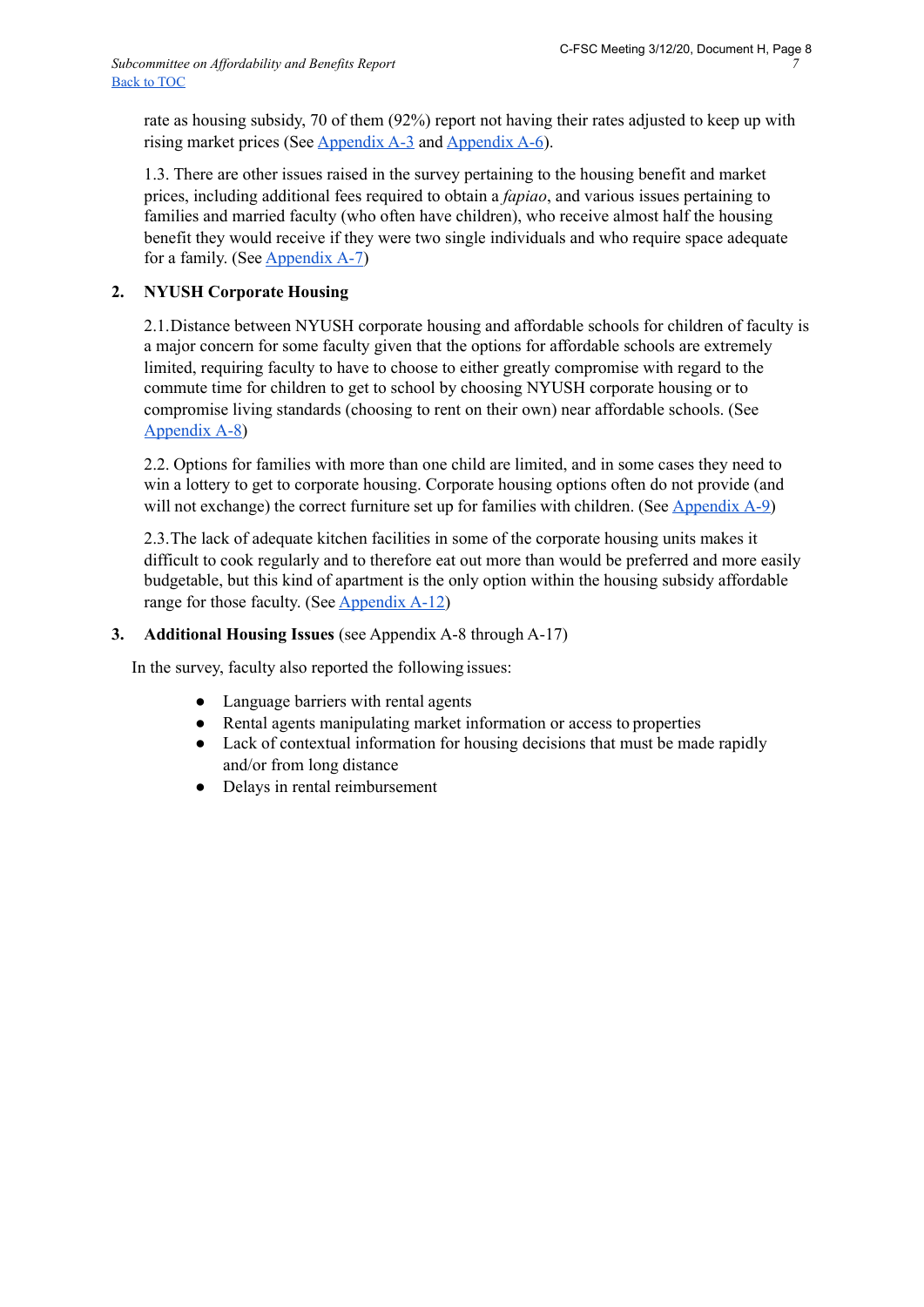## **A-4: Survey responses on the challenges of a housing subsidy based on a percentage of salary rather than a flat rate**

- 1. Too little housing support from the university and the differences in the form of housing support are my major problems now. The 40% of the salary makes no sense when the salary is only 10,000 RMB a month, and as Chinese citizen also need to hold 12% to the national Provident Fund, that makes the housing support for Chinese language faculty only around 3,000 RMB per month, but we're facing the same housing market like everyone living in Shanghai. I'd like a flat rate that is comparable to the market price and to faculty from other departments here at NYUSH.
- 2. Our housing allowance is based on our salary but not a specific amount of money. As the basic salary of a language lecturer is not much, the housing allowance can only cover nearly half of the renting fee, which means I also need to spare a lot of money on accommodation. In addition, compared to the workload and payment of language lecturers in other international schools, such as Duke Kunshan University, the financial support from NYU Shanghai needs improving.
- 3. The housing allowance difference, nearly 45%, generated by different nationalities, especially for Chinese passport holders after tax and housing allowance deduction affected by 住房公积 金 even though it's not in use.
- 4. For me, the main problem is housing in Shanghai. There are two possible solutions: 1) Receiving a flat rate housing benefit which can help me afford a decent place to live 2) the university can provide apartments for faculty with reasonable rent around our new campus.

## **Appendix B: Affordability Narratives and Case Studies for CLL Housing in Shanghai**

*These narratives are from Chinese faculty who live in rented apartments in Shanghai.*

#### **Person 1 Title: Chinese Lecturer**

#### **Living conditions**

- *1. What is your current living condition? (such as apartment location, rent, facility, age of building, apartment size, other cost )* I currently live at the community nearby Weifang Road and Laoshan Road. The building in that complex was built in 1992. It takes me 15-20 minutes walk to school. The size of the apartment is 38 ㎡ , one bedroom, a small kitchen and a small bathroom with necessary furniture and facility. The rents is  $\frac{1}{2}$  5000/month. I need to pay utilities, Internet fee by myself, which is around 250 rmb, 300 rmb in winter.
- *2. How do you think of your current living condition?*

My current apt is better than my previous 2 apartments in commute time and in house condition. Even so, it still has many problems happened unexpectedly. I only live there for 10 month.

- a) During the 10 month, it had 2 times water leaking problem in the kitchen.
- b) One time that the pipe blocked at my bathroom so that I can not use the bathroom at all for 3 days. I called the professional to fix it and they told me that the problem might happen again in the future because the pipe was not installed properly at first.
- c) Multiple times that the upstairs resident's air conditioner leaked the water and dropped heavily on my balcony roof. It kept me from sleeping for almost one month. The problem didn't solve at all, but just because the weather is getting warmer, the upstairs resident stopped using heater. The house agency couldn't solve the problem for me. They said, "we cannot require other resident not doing anything", which made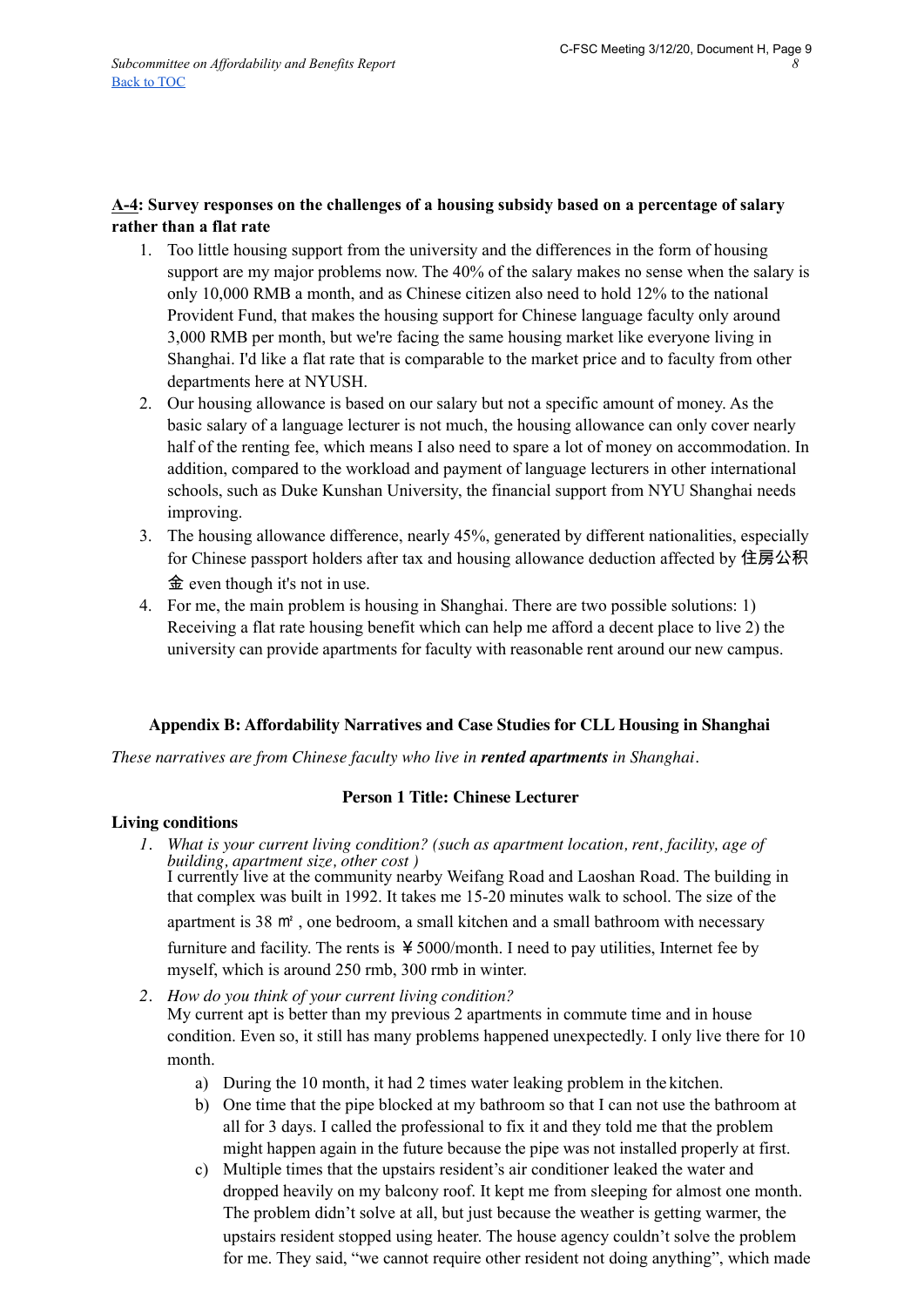me frustrated a lot.

d) My furniture LOOKS okay, but it already had some crackles and broken pieces, even though I am really cared about using them.

Overall, I appreciated that I could find this apartment considered its location, but it still keeps having troubles for me that I would never think of, which makes me feel upset all the time. I don't know what problems will happen and who I can turn for help.

- *3. What is your ideal living condition?*
	- a) At least I don't need to keep worried about what part of the house will goes wrong and who I need to ask to help me fix it.
	- b) The location is nearby campus with 15-30 minutes walk. My previous apartment is only 10 minutes driving, but in rush hour it took me 1 hour and 30 minutes to take the public transportation to school. Therefore I moved to the current apartment.
	- c) 3) The rent is affordable. My current rents costs almost half of my monthly pay. Considered the fact that living in shanghai is expensive, it would get more difficult for me to live in Shanghai.

#### **Housing searching process**

*1. What are the available resources you have?* House agency such as Lianjia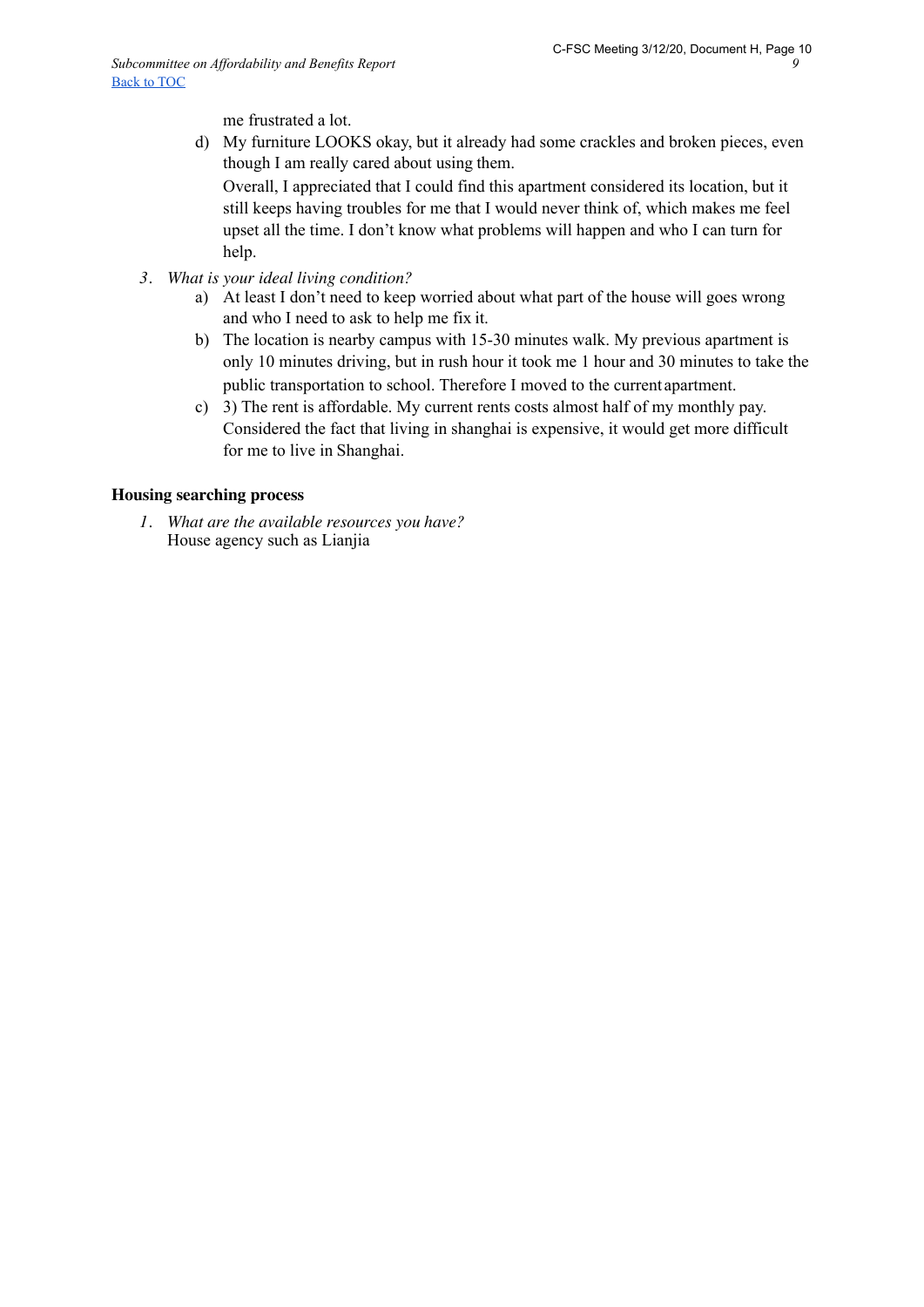*2. What are the barriers that you would like to share during your search of a housing option?*  The rent. The rent of the house nearby the campus is really high. Most of them are beyond my affordability. So I have to limit my search among the old complex. I also have to accept the fact that most of the house's condition is far less satisfying.

## **Decision making**

- *1. What made you decide to rent the current apartment?* The location helped me make the decision. Compared to spend 90 minutes one way to school everyday, it only takes me 20 minutes now. But the cost is that I have to pay a high rent and the house condition is not very satisfying too.
- *2. What are your concerns?*
	- a) Bad house condition and poor maintenance
	- b) The high rent that keeps going every year
	- c) With my affordability in rents, I don't have much choices if I would like to rent a house nearby school.

#### **Document involved**

*1. What are the document involved in your experience of renting apartments inShanghai?* I have a Shanghai hukou, so regarding this part, I don't have much trouble.

#### **Potential influence**

*2. What are the potential risk of keeping living in the current apartment?* The house maintenance man doesn't work after 6:00pm or at weekends, which means I have to deal with all the house condition issues in my working hour. I definitely don't want to cause any influence to my work, but sometimes I just don't know how to solve the problem.

#### **Person 2 Title: Chinese Lecturer**

#### **Living condition**

- *1. What is your current living condition? (such as apartment location, rent, facility, age of building, apartment size, other cost )* My current apartment, located in a 6-floor residential complex, was built in 1982 and is about 25-minute walk from campus. It is a 2-bedroom apartment, with one shared bathroom, one shared kitchen and most necessary furniture. The total monthly rent for the whole apartment (around 45㎡) is 5500 RMB and I pay 3000 RMB in rent for my own room, which is around 12 ㎡. In addition to that, the utility fee per month per person is about 250 RMB. So in total, the apartment costs me 3250 RMB per month.
- *2. How do you think of your current living condition?*

It's livable but definitely not a satisfactory living condition. I have been living in this apartment for 2 years and before this one, I lived in two similar apartments near Century Avenue and for all the time, I have to co-rent with strangers since it will take up almost half of my salary to rent a decent apartment on my own. I spend most of my time in the university and my home is just a place where I can take shower and get some sleep. It's not meant to have a life in my apartment, considering the congested common space and little privacy. I have never invited my family or friends to come over. Also, since the building is very old and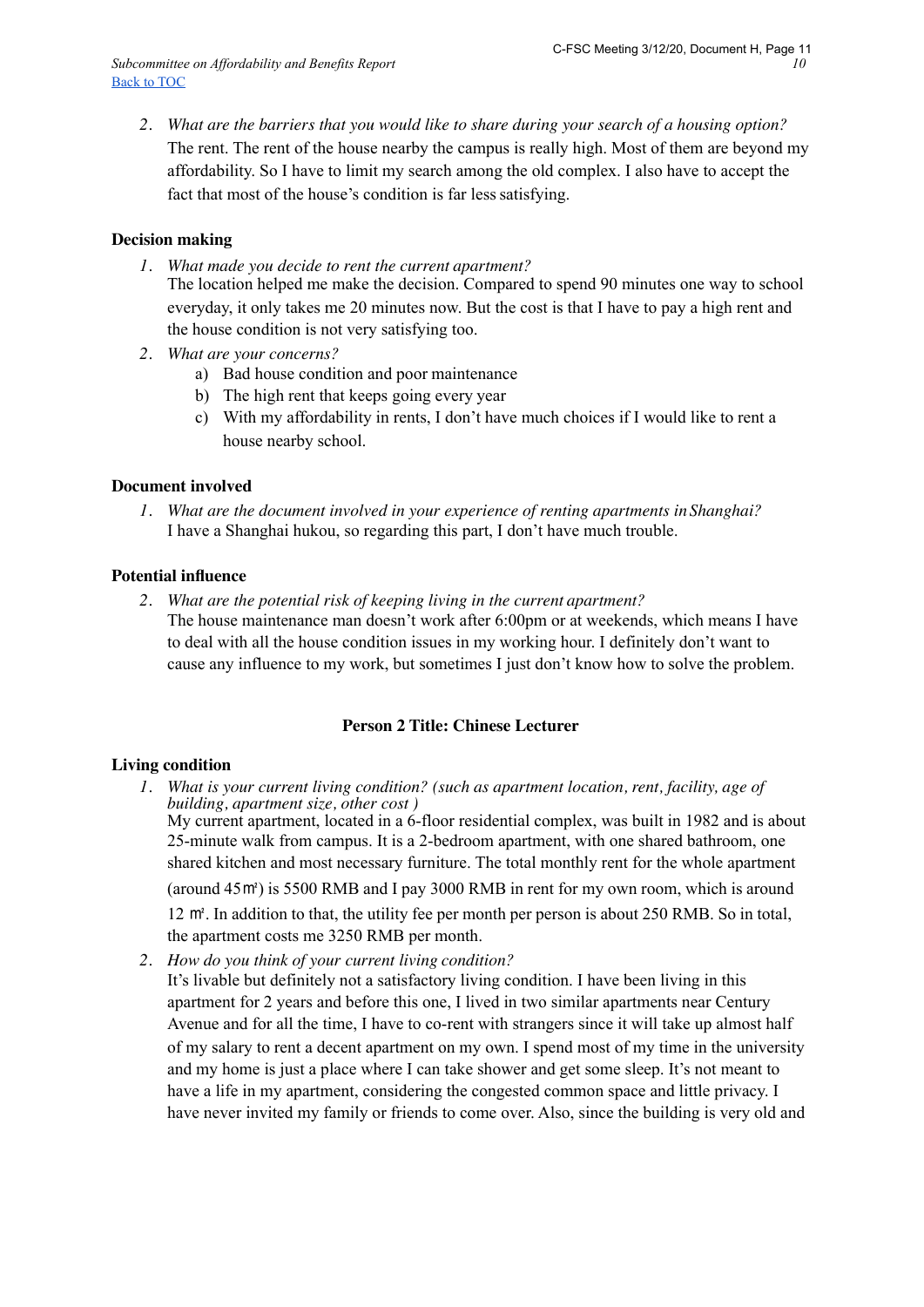lacks maintenance, the sewer pipes are often clogged and the wall of the apartment is too thin to be effectively soundproof. The air conditioner in my bedroom is not functioning and I couldn't use it for the past winter. What's even worse, my landlord seldom responds to our requests and we basically did or asked professionals to do repairs at our own expenses.

*3. What is your ideal living condition?* Ideally, I want to live by myself, in a safe, clean, livable apartment where I can comfortably have a normal adult life.

## **Housing searching process**

- *1. What are the available resources you have?* Real estate agencies, and several Chinese websites.
- *2. What are the barriers that you would like to share during your search of a housingoption?* The biggest barrier is my limited budget and the high rent.

#### **Decision making**

- *1. What made you decide to rent the current apartment?* It's close to the campus and the rent is affordable.
- *2. What are your concerns?*

#### **Document involved**

- *1. What are the document involved in your experience of renting apartments inShanghai?* 网签租房合同:Online House Lease contract 租赁备案:House Lease Record
- *2. How difficult to get those document?*

It's not very difficult to get the Online House Lease contract as long as you have set a deal with the landlord. The problem is with the House Lease Record because many landlords refuse to provide the House Lease Record. They are afraid that once the renting process is documented by the government, they might be charged with tax in the future.

#### **Potential influence**

- *1. What are the potential risk of keeping living in the current apartment?*
	- a. Roommate. Because I cannot afford the apartment on my own, I have spent a lot of time and efforts to find a roommate. However these days people move frequently, and over the past four years, I've had five roommates and you just never know what kind of people you will be living with next.
	- b. Landlord. Honestly speaking, I don't like most of the landlords. They are very difficult to speak to and barely show respect to tenants. In China, tenants usually are at an inferior position and the landlord can raise the rent whenever he/she feels to. Actually my landlord just raised the rent by 100 RMB per month for the next year and there is no room for me to negotiate.
	- c. Hukou. I am not a native Shanghainese but I settled my Hukou in Shanghai after I came back from the United States. Since my Hukou, which is called 'public household registration in the community  $\pm \boxtimes \triangle \pm \land \cdot$ , belongs to the community where I am living now, if I move to other communities, I will need to make a transfer, which can be a very time consuming process. So basically I am stuck to my current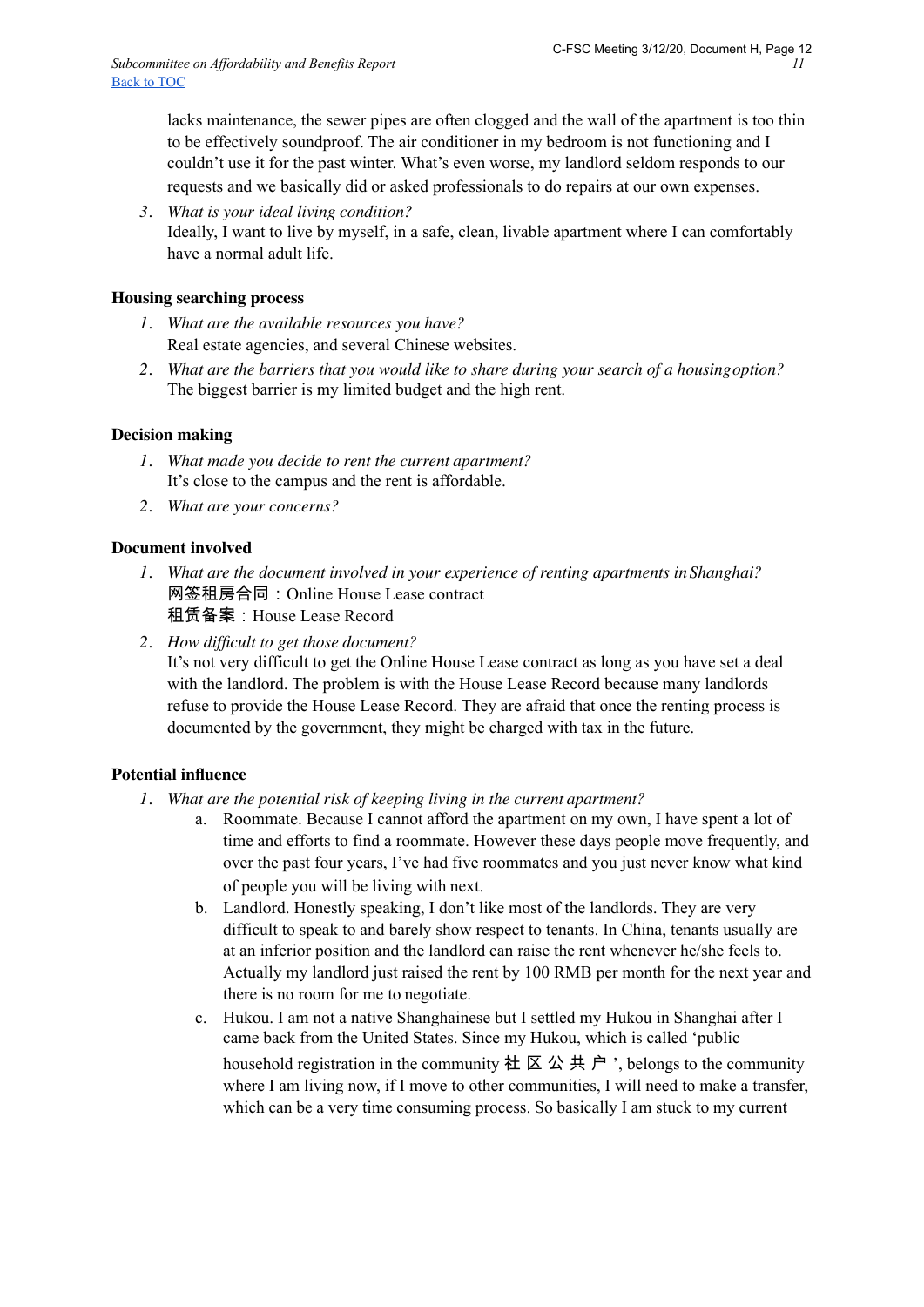living area. However on the other hand, my landlord can terminate the lease contract whenever he wants to.

#### **Person 3 Title: Chinese lecturer**

#### **Living condition**

*1. What is your current living condition? (such as apartment location, rent, facility, age of building, apartment size, other cost )* My current apartment is in an old residential complex which is about three blocks from the university. The building was built in 1989. It's a 2 bedroom apartment which is 59 ㎡ . The rent per month is 5800 RMB. I have a roommate to share the apartment and the rent. So I pay 2900 RMB for the rent every month. The utility fee per month per person is about 200 RMB. In total, the apartment costs me 3000 RMB per month. The apartment comes with most necessary furnitures but no electrical equipment, so I bought those devices when I moved in.



#### *2. How do you think of your current living condition?*

One thing bothers me is the age of the building. It is very old and lack of maintenance. I live on the 6th floor which is the top of the building. The ceiling leaks when there is heavy rain (which is very often in Shanghai). The wall of old building is pretty thin so it is very cold inside in winter. Another concern is that I have to live with a roommate because I can't afford a decent one-bedroom apartment. It usually takes me a lot of efforts to find a roommate. People tend to move a lot so it is my third roommate right now. I don't have enough private space because I need to share the small living room, bathroom and kitchen with my roommate.

*3. What is your ideal living condition?*

I would like to have a one-bedroom apartment near campus. I don't expect it very big or luxury. I want my apartment clean, safe, have enough space and in good condition. I would like to walk about 10-20 minutes to school from my apartment.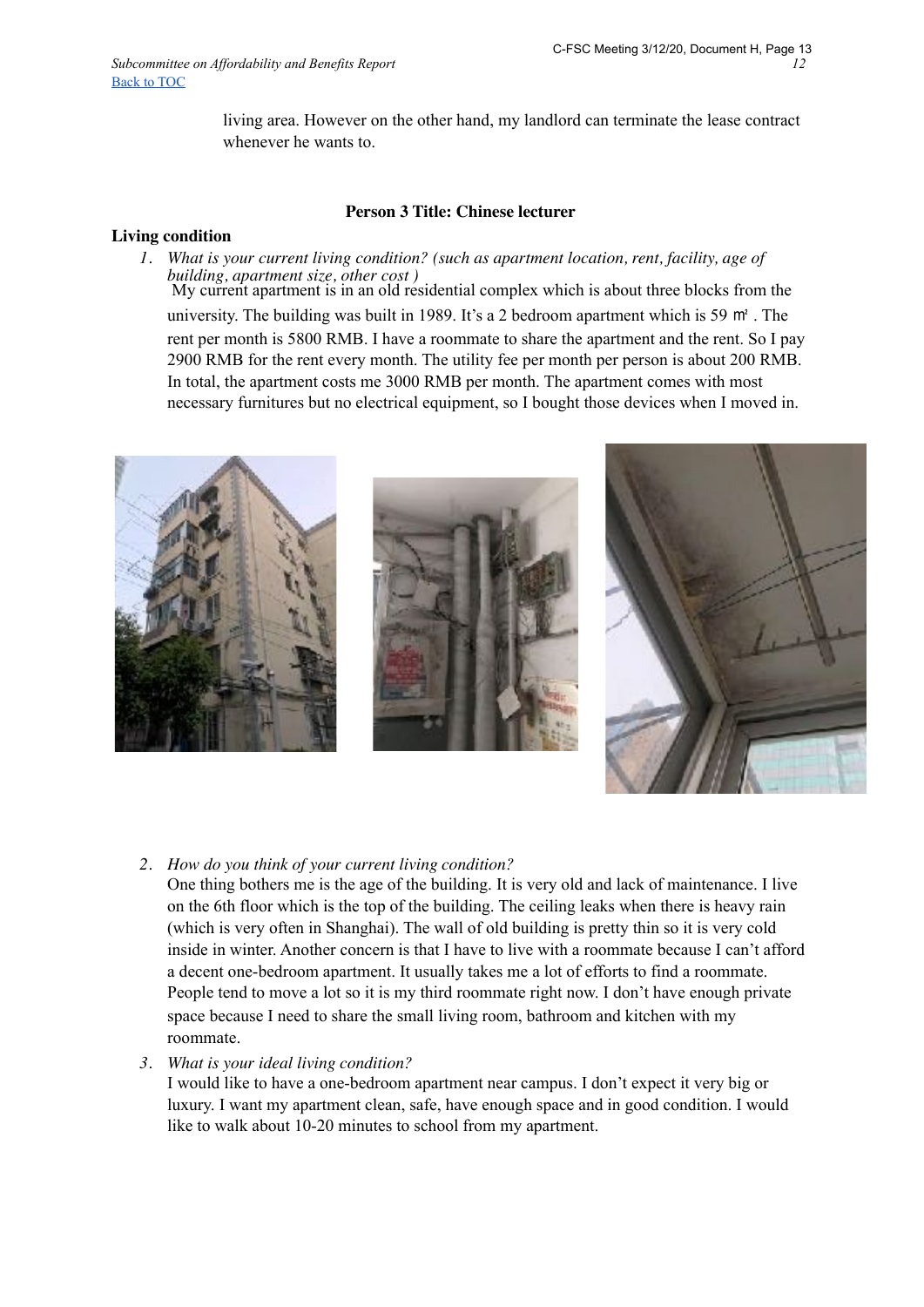#### **Housing searching process**

- *1. What are the available resources you have?*
	- a) Real estate agency
	- b) Two or three websites which provide apartment renting information
- *2. What are the barriers that you would like to share during your search of a housingoption?*
	- a) There are a lot of fake information and advertisement online and even from the real estate agencies. It took me time and efforts to find useful and real information. At the same time, resources that I can trust are very limited.
	- b) It's difficult for me to find an apartment in acceptable condition and with acceptable price. Actually there are not plenty options considering the rent. The rent of most one-bedroom apartment near campus is around 4000-6000 RMB/month, which is half of my monthly salary.
	- c) Although I have Shanghai Hukou, I still need to provide many document to rent an apartment legally in Shanghai. It's difficult to find landlords who are willing to help with those document and paperwork.
	- d) The commision of real estate agency is 50% of the rent now.
	- e) As the tenant, I need to pay all the extra cost in the renting process.
	- f) The government policies regarding apartment renting keep changing. I don't have access to get to know the policies.

#### **Decision making**

*1. What made you decide to rent the current apartment?* Mainly the price made my decision.

#### **Financial Support**

*1. What kind of financial support you are getting from the university? (a certain percentage of the salary, Housing Provident Fund* 住房公积金*, Supplementary Housing Provident Fund* 补 充住房公积金*, a flat rate, etc.)*

I received 2941 RMB, a 28% of my basic salary from the university as my housing subsidies, which can't afford a decent place to live. While other faculty who are not from Chinese Language Program receive a flat rate which is around 10,000 RMB each month. The university counts the other 12% of the employer contribution to the Housing Provident Fund and Supplementary Fund into the housing subsidies. However, this part of money can only be taken out from my account when I am going to purchase an apartment.

*2. What kind of expenses do you have when renting an apartment?* The rent, utility fee, apartment maintenance fee

#### **Document involved**

- *1. What are the document involved in your experience of renting apartments inShanghai?* 网签租房合同:Online House Lease contract 租赁备案:House Lease Record
- *2. How difficult to get those document?* To get the Online House Lease contract, first I need to get approval from the landlord. That is the prerequisite for everything. Then I have to be at the government office with the landlord and his/her Property Ownership Certificate and ID card. It usually takes half a day to get the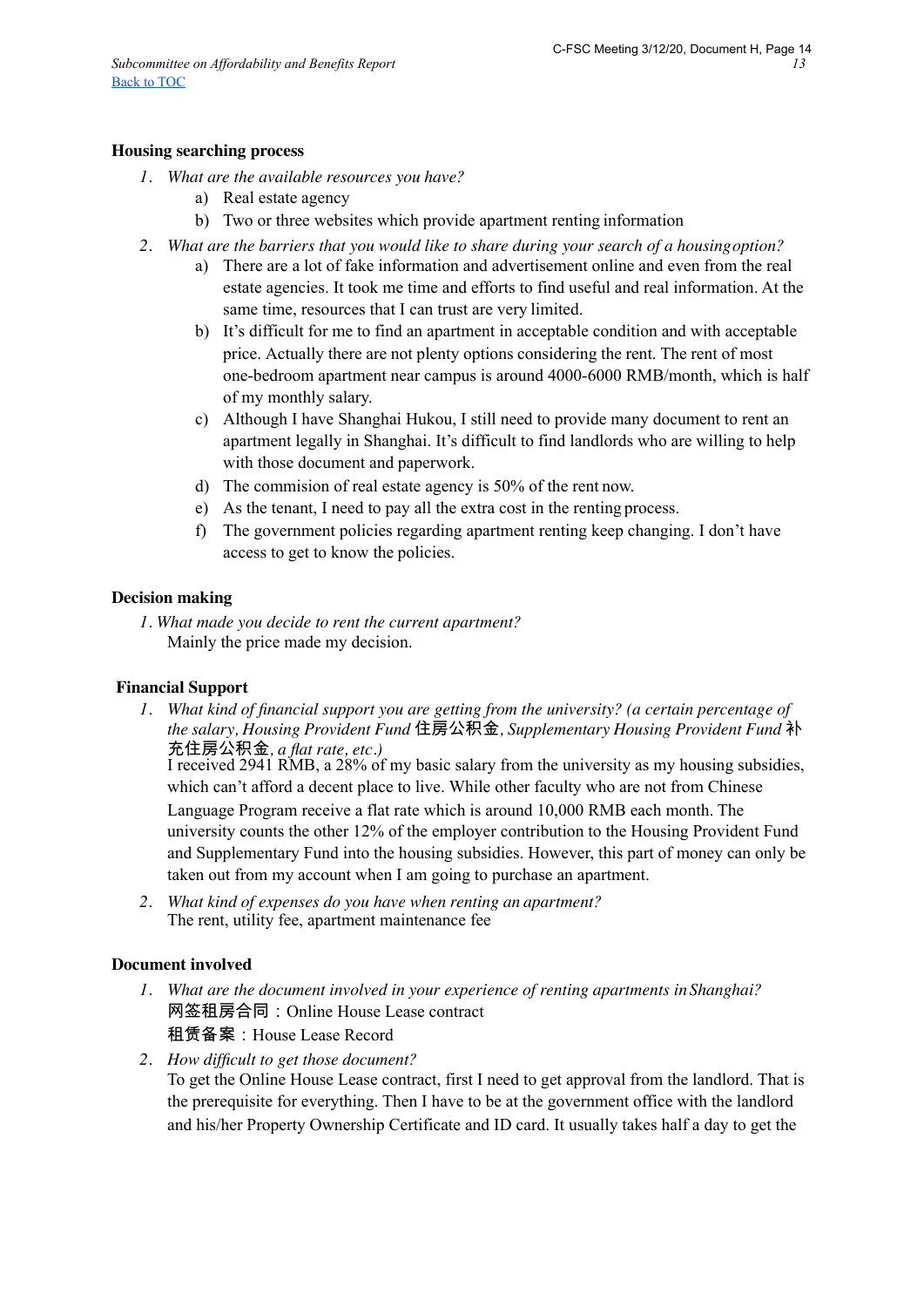process done and wait for another week to get the contract. After having the contract, I need to get "Certificate for permanent residence" which usually takes one week to get. Then I need to go to another government office to get House Lease Record. With all the document, I will have my "Hukou Card" to prove I live in Shanghai legally. The whole process is very time consuming and frustrating.

## **Potential influence**

*1. What are the potential risk of keeping living in the current apartment?*

a) I am not Shanghainese and I haven't bought any house property in Shanghai. Therefore, the Hukou I possess is: "pubic household registration in the community (社区公共户)". In this case, I need a "Hukou card" to get my health insurance card, renew my passport, get visa for traveling, basically everything in my life. However, the "Hukou card" need to be updated every three year. To update my "Hukou card", I need to provide a House Lease Record (租 赁 备 案) and "Online House Lease Contract (网签合同)" which I cannot get without cooperation with landlords. Many landlords refused to help with these document because they may be charged more tax in the future. Landlords who agree with the document usually increase the rent. For me, the potential risk is either continuously being charged more money or being kicked out of the apartment because the landlord doesn't want to help with the document anymore.

b) Since I can't afford a one-bedroom apartment, I need to keep looking for roommates to share a two-bedroom apartment, which takes me great efforts and a lot of time. I also feel my life does not have privacy because I have to live with someone else. It is not safe neither.

## **Person 4 Title: Chinese Language Lecturer**

#### **Living condition**

*1. What is your current living condition? (such as apartment location, rent, facility, age of building, apartment size, other cost )*

My current living apartment is located at Weifang 2 cun which is near NYU SH campus. Weifang community was built around the year of 1979 which called 老公 (old public room or the old governmental housing. My apartment is 32.25 sq.m, one bedroom, one bathroom and an open kitchen. The original facilities contain one old bed, one old refrigerator, one air

conditioner, and one closet. The rent is  $43500$  monthly. The other utilities fee including water, electricity, gas supplies and internet are additional payment paid by myself. The other cost contains one month deposit and agency fee(35% of the monthly rent).

- *2. How do you think of your current living condition?* The community is near our campus and the surrounding reaches the basic livelihood needs. Since it is an old community, yet it is not quiet and not very safe. The percentage of the rent is around 36.8% of the my monthly total income( including the 40% housing subsidy from school). So the rent pressure for me is high.
- *3. What is your ideal living condition?* My ideal living condition would be near our campus, safe and quiet, leave more space for personal privacy.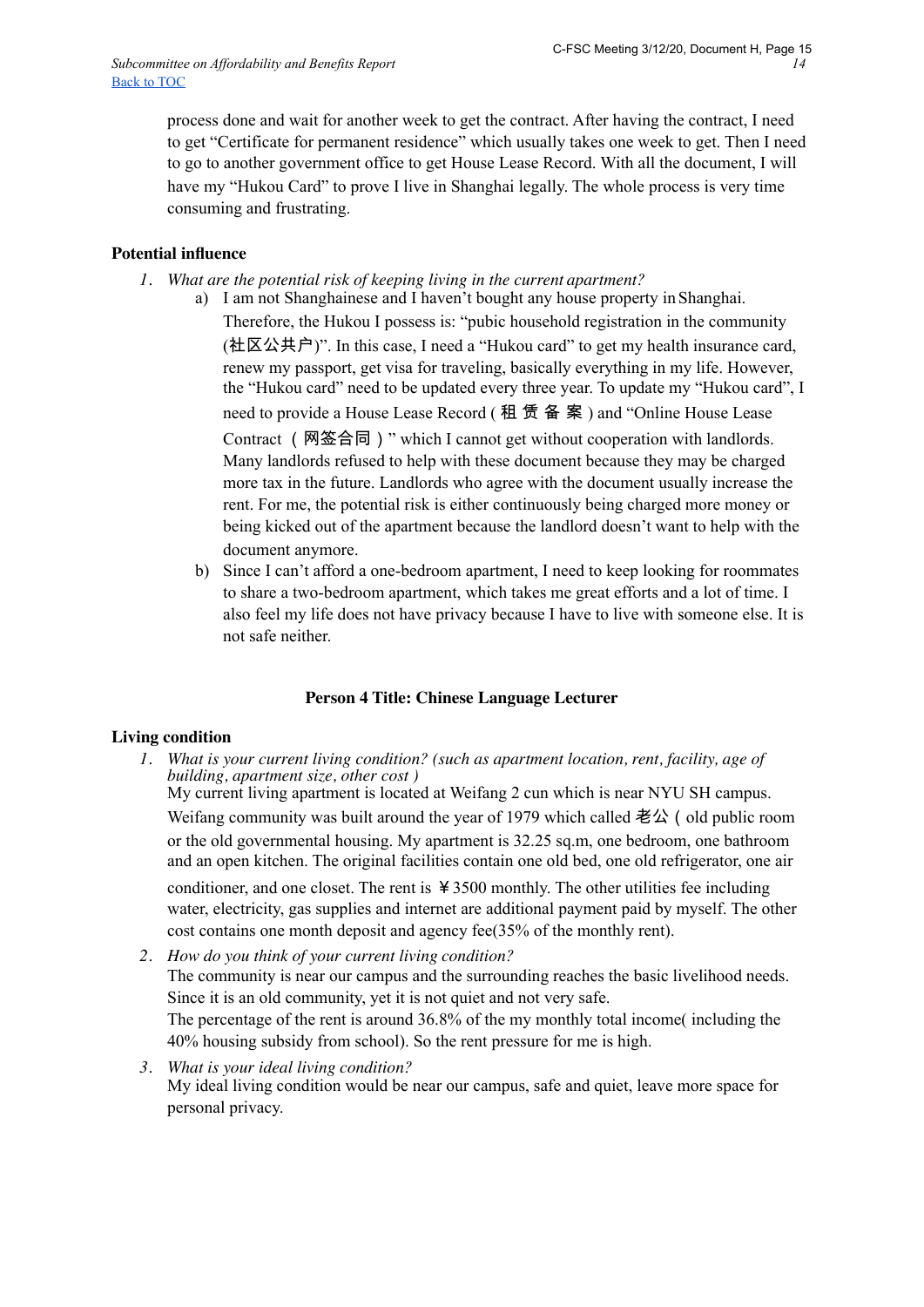The rent could not influence my basic necessities of life so much.

#### **Housing searching process**

- *1. What are the available resources you have?*
	- a) Online Websites such as Lianjia wang, Taipingyang, Anjuke;
	- b) Housing agency around the living communities.
- *2. What are the barriers that you would like to share during your search of a housingoption?*
	- a. The online websites mostly shared fake information which wasted me a lot of time to figure out what's true;
	- b. My budget is not enough to pay the rent which are valued at the average housing prices(¥4000-6000/ month), so I have to choose an apartment with poor conditions but lower rent
	- c. I didn't receive any governmental documents about housing so I could not have any information about Public Rental Housing(公租房) or Low-rent Housing (廉租房) which should provided by my employer(NYU SH);

#### **Decision making**

- *1. What made you decide to rent the current apartment?* My budget limitation, location(near campus).
- *2. What are your concerns?* The rent is my first consideration because the housing pay is the largest percentage of my income.

#### **Document involved**

- *1. What are the document involved in your experience of renting apartments inShanghai?* 网签租房合同:Online House Lease contract 租赁备案:House Lease Record
- *2. How difficult to get those document?* The landlord didn't want to help because s/he wanted to avoid any troublesome and the extra costs arising in the process. My landlord accepted to go through the documents with me but, as a condition, I had to cover all the expense and tax fee involved even in the future.

#### **Potential influence**

- *1. What are the potential risk of keeping living in the current apartment?*
	- a) The old house repair cost;
	- b) 网签租房合同(Online House Lease contract) and 租赁备案(House Lease Record) only cover one year, so I need to renew them every year which give the landlord an excuse to raise my monthly rent.
	- c) The housing rent documents are related to my Hukou( $\angle$  $\Box$ , registered permanent residence) and I have to renew my Hukou every three years. The current housing situation could not guarantee to keep my Hukou.

## **Person 5 Title: Chinese Language Lecturer**

## **Living condition**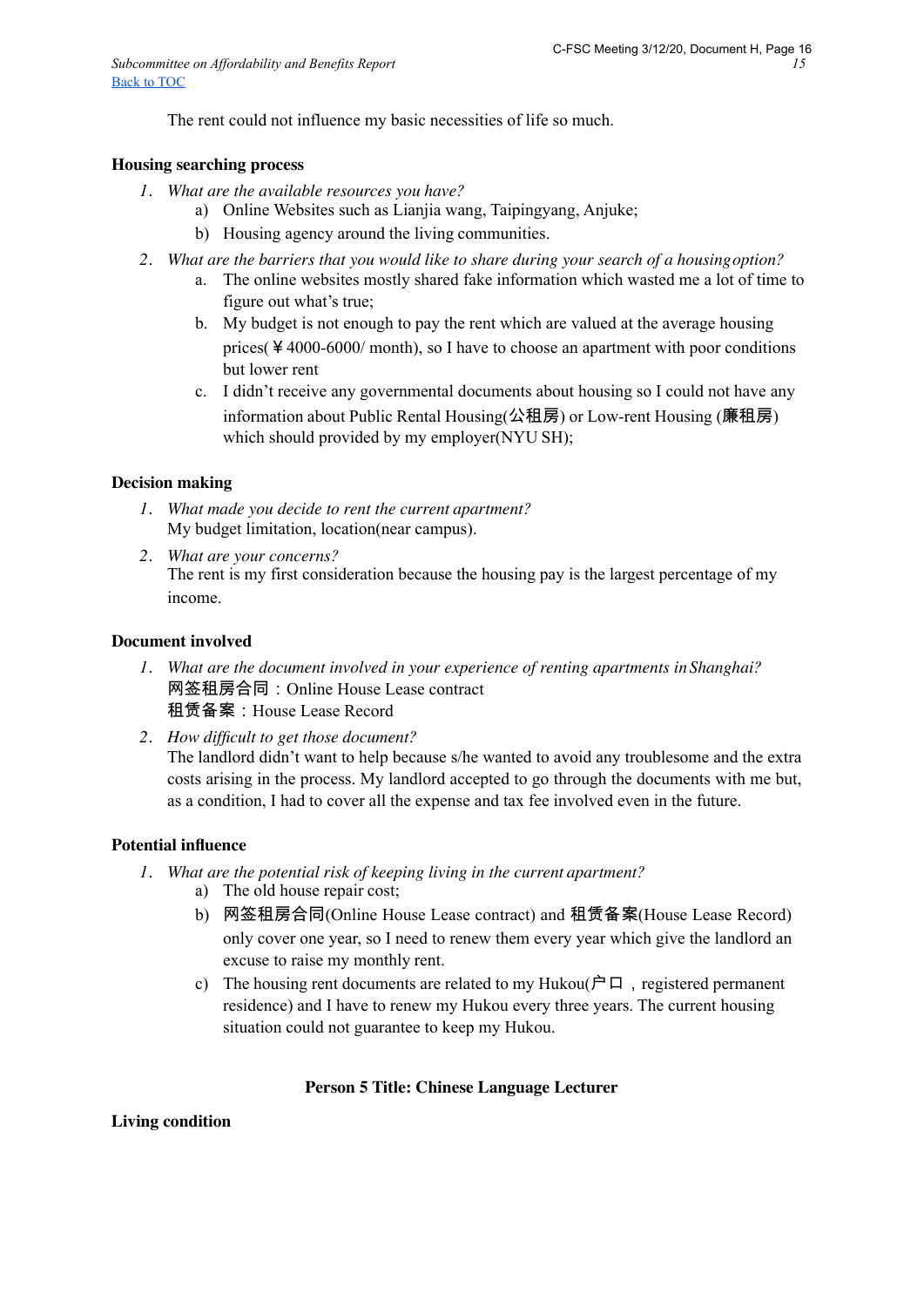*1. What is your current living condition? (such as apartment location, rent, facility, age of building, apartment size, other cost )*

My current apartment is in an old residential complex which is about 20-minute walk from the university. The building was built in 1999. It's a 5-floor building with 4 apartments in one floor. I live in a 2-bedroom apartment, with one small cooking space (can't even call it a kitchen), and one shared bathroom. I have one roommate to share the apartment and the rent, so I pay 3360 RMB for the rent every month, and the space of my own room is 11.5 ㎡*.* The utility fee per month per person is about 200 RMB. In total, the apartment costs me 3500 RMB per month. The apartment comes with most necessary furnitures.

- *2. How do you think of your current living condition?*
- One thing bothers me the most is the privacy and low life quality because I have to live with a roommate and share the bathroom and kitchen, otherwise I can't afford the rent for one-bedroom apartment. The house-renting agency finds my roommate, so I don't have to find the roommate by myself, but the problem is the agency won't take gender or other factors into consideration; whoever can pay the rent, who can rent it. Therefore, my first roommate was a male, and I didn't have any choice and right for choosing my roommate. People tend to move a lot so now I have my third roommate, and I don't know what kind of person will live with me next time. Moreover, I have to rent an apartment from the agency because only agency will give me Fapiao for reimbursement. So I have to stick to finding the apartment through the agency. Secondly, it's a very old building, so I can hear baby crying from downstairs, people doing laundry next door; it really influence my sleeping quality. Also, I live on the 5th floor which is the top of the building, so it's super hot during summer. The only good thing is the apartment is near our campus.
- *3. What is your ideal living condition?* I would like to have a one-bedroom apartment near campus. As long as it's clean, safe, have enough space and in good condition.

#### **Housing searching process**

- *1. What are the available resources you have?* Only Real estate agency because I need Fapiao
- *2. What are the barriers that you would like to share during your search of a housingoption?* The benefit that the school provides is not enough to rent a one-bedroom near campus.

#### **Decision making**

- *1. What made you decide to rent the current apartment?* The PRICE! Had no choice.
- *2. What are your concerns?* I cannot choose my roommate.

#### **Document involved**

- *1. What are the document involved in your experience of renting apartments inShanghai?* 台胞证, and I have to bring my contract to 居委会 & 派出所 to register because I am not from China.
- *2. How difficult to get those document?*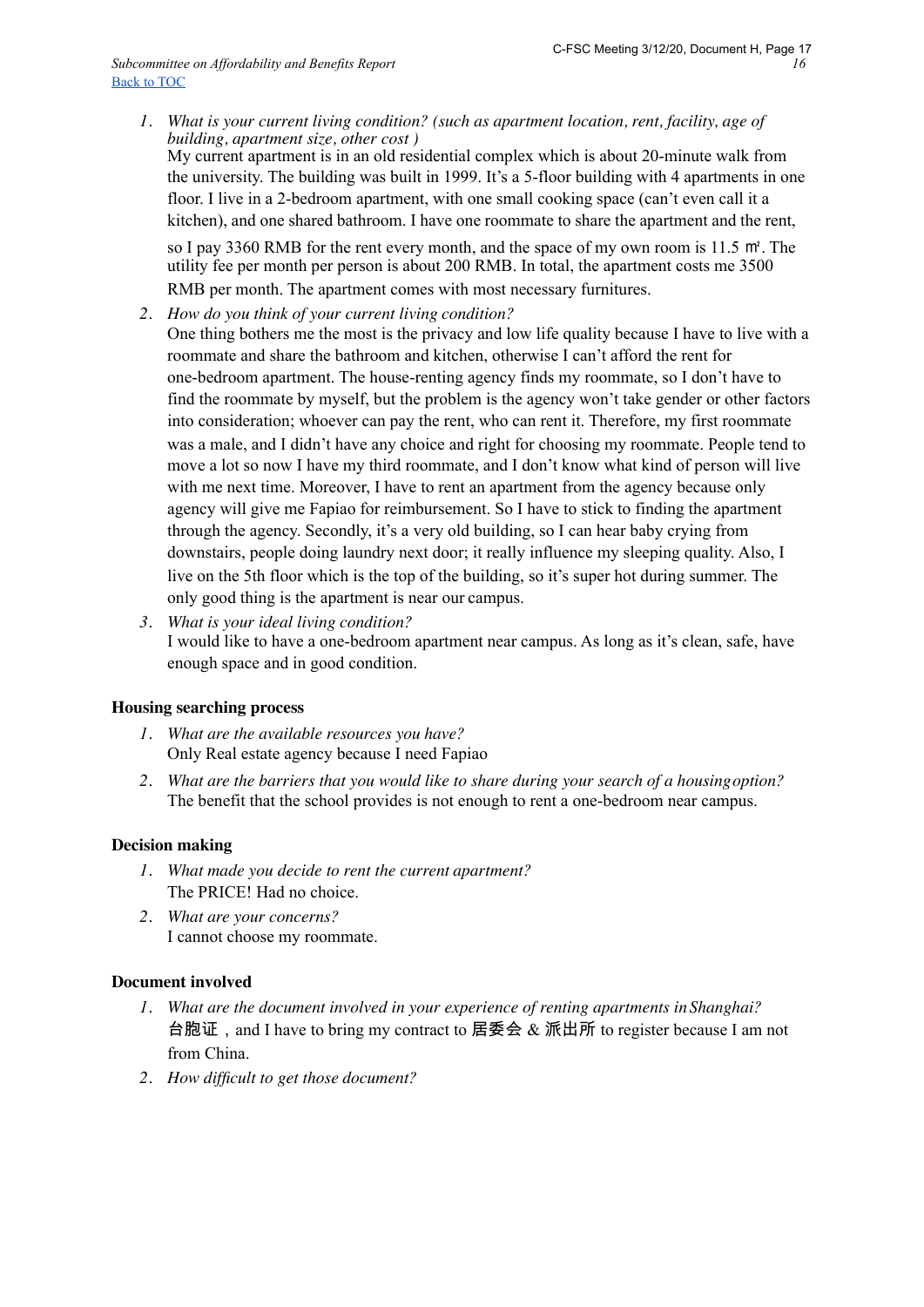Getting the documents are not difficult. The difficulty was doing the registration. I had to go 居 委 会 & 派 出 所 to get everything done because it's either they needed something that I didn't get informed I needed to provide or the time constraints.

## **Potential influence**

- *1. What are the potential risk of keeping living in the current apartment?*
	- Low life quality because sharing a room with a stranger. I prefer to stay on campus until very late or come to school on weekends because I don't get much privacy in my apartment. In other words, I can't really take a rest in my apartment.

## **Person 6 Title: Chinese Lecturer**

I used to rent an apartment because my own apartment can't fit my needs: my kid does not have her own bedroom. So I rent out my own apartment so that I can afford the rent of a bigger apartment. But now I have moved back to my own apartment. Because the apartment I rented is too old and not safe for kid. It is also far away from NYU SH and my kid's kindergarten. Now I am still worried about not having enough space at home. This is already a big problem in our family.

## **Person 7 Title: Chinese Lecturer**

## **Living condition**

*1. What is your current living condition? (such as apartment location, rent, facility, age of building, apartment size, other cost )*

I am renting a one-bedroom apartment near the campus on Weifang Road. I choose to rent this house as the rent fee is comparatively reasonable and safer.

This apartment was built up around 1980s. I spend 5500 RMB per month for this forty-square meter house. The heating system did not work when I just moved in and I tried hard to get my landlord to pay the repairing fee, which was very time-consuming and required a lot energy. As the house was decorated six years ago, all the furniture and domestic appliances are old so that they are comparatively power-consuming. I need to almost 200 RMB per month for the water and electricity fee. My friends have told me that their rented house are of similar housing appliances but it only takes them about 100 RMB per month, as most of the appliances are energy efficient. However, my landlord refused to change anything in my house now.

*2. How do you think of your current living condition?*

I am trying to get a better living condition as the current apartment is not big enough for me now. I just got married this March. My husband and I now are paying down the house with our salary. Additionally, it takes time to decorate.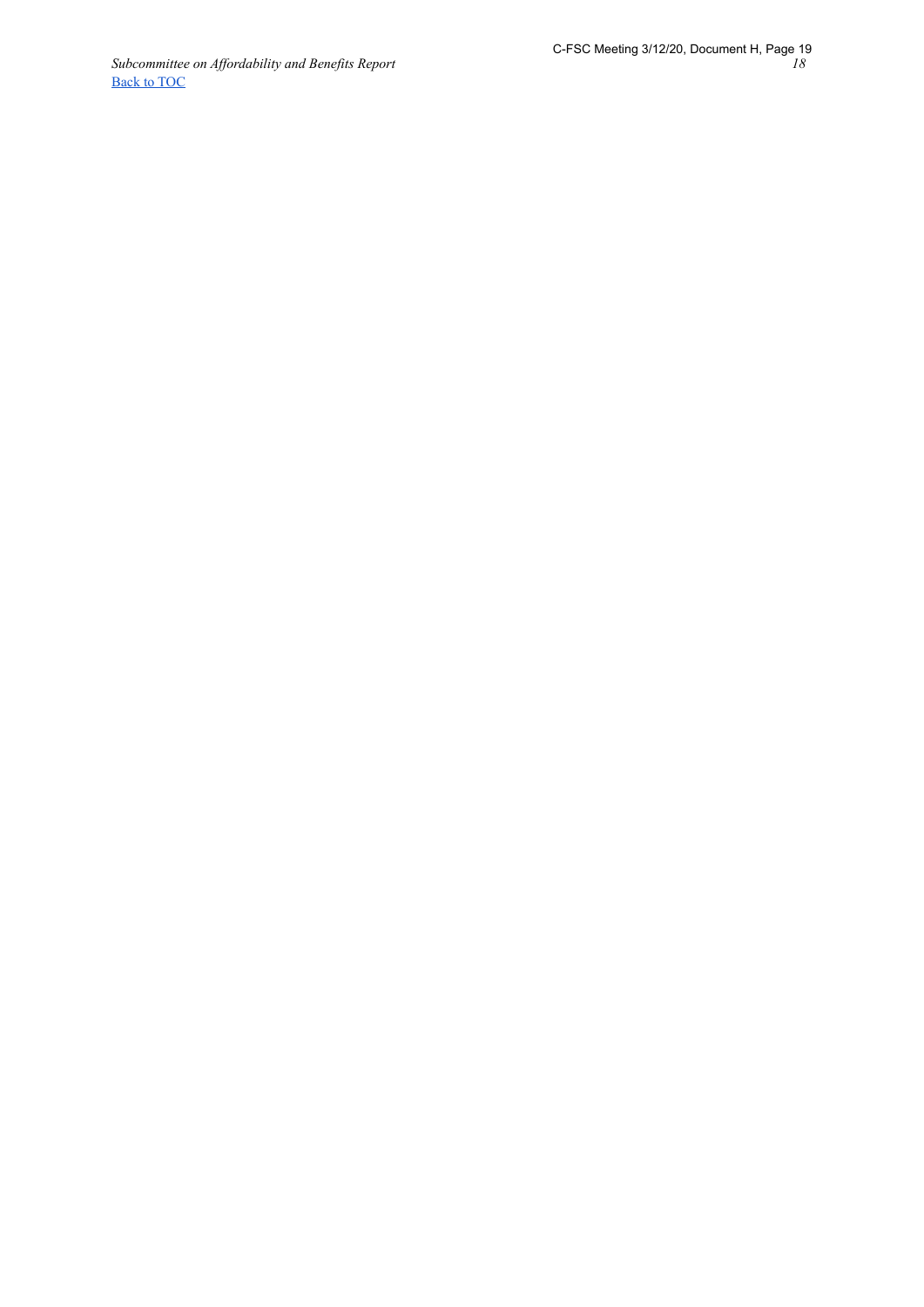## **Appendix F: Sample NYU Shanghai Faculty Budgets**

These are estimated budgets that members of the committee submitted just for reference. The data come from both lived experience and outside cost-of-living calculators, specifically [numbeo.com](https://www.numbeo.com/cost-of-living/city-estimator/in/Shanghai) and [transferwise.com.](https://transferwise.com/gb/blog/cost-of-living-in-china) For international faculty budgets, we calculated with the assumption that non-NYU travelling partners would not be working, which we thought was a fair assumption, considering their visa status. For equivalence, the Chinese faculty budget also does not include a partner's salary.

Note: Although not recorded here, Many Chinese families face schooling costs and issues as well.

|                                                      | (Monthly)<br>Amount (RMB) |            | <b>Notes</b>                                                                                                                                          |
|------------------------------------------------------|---------------------------|------------|-------------------------------------------------------------------------------------------------------------------------------------------------------|
|                                                      | Salary                    |            | ¥27,333.00 Typical beginning lecturer salary                                                                                                          |
|                                                      | Cost of Living            | ¥16,000.00 | Numbeo.com<br>Transferwise.com<br>ffoca, transportation, utilities, entertainment.<br>clothing, ctc.)                                                 |
| <b>UAN</b><br>ă<br><b>Additional Costs</b><br>aculty | Housing                   |            | ¥9.60 Housing stiped covers housing expenses.                                                                                                         |
|                                                      | Insurance                 |            | Aetna price for family (spouse + kids) (IASH is free,<br>but might have some additional travel insurance, or<br>#3,709.00 medical expenses)           |
|                                                      | Taxes                     |            | Low Guess-I don't pay taxes yet, but this is 20% of<br>income (doesn't include taxable employer<br>¥5,400.00 contribution to insurance, for example). |
|                                                      | Holp                      |            | Conservative estimate for part time, non English<br>#1,500.00 spoaking Ayl                                                                            |
|                                                      | Retirement                |            | Additional witholding chosen by employee,<br>¥509.00 between ¥0-1309                                                                                  |
| <b>Lettover</b>                                      |                           |            | Lower Cost of Living (percent)                                                                                                                        |
|                                                      | Remaining                 | ¥233.00    | 75% of ¥16000 65% of ¥16000 50% of ¥16000<br>44, 233.00<br>45,833.00<br>+8,233.00                                                                     |
|                                                      | (USD)                     | \$32.82    | \$592.62<br>\$318.52<br>34, 152.62                                                                                                                    |

## Estimated Spending for International Family of Four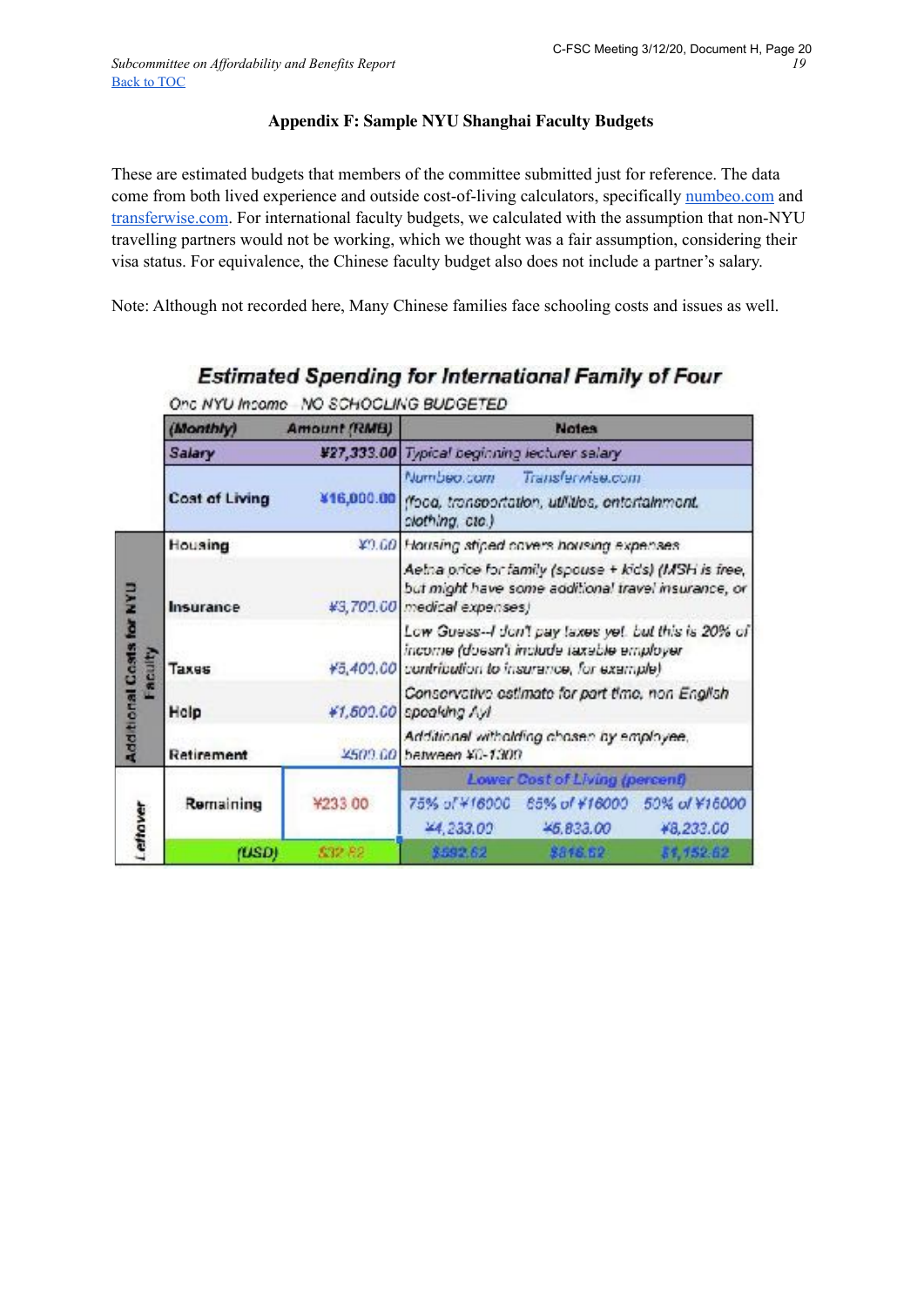## Estimated Spending for International Family of Four

## Two NYU Incomes - Schooling budgeted for one child

|                                         | (Monthly)      | <b>Amount (RMB)</b> | <b>Notes</b>                                                                                                                                                     |
|-----------------------------------------|----------------|---------------------|------------------------------------------------------------------------------------------------------------------------------------------------------------------|
|                                         | Salary         |                     | ¥64,000.00 1 sr. lecturer, 1 lecturer                                                                                                                            |
|                                         | Cost of Living |                     | Numboo.ccm<br>Transformiso.com<br>(foco, transportation, utilities, entertainment,<br>¥15,000.00 clothing, etc.)                                                 |
| <b>Additional Costs for NYU Faculty</b> | Housing        |                     | Cur rent is below our housing stipend; FYI: NYU<br>¥9.00 sponsored housing options for 2 bedrooms are<br>¥13-17.500                                              |
|                                         | Insurance      |                     | Aetha price for 1 single employee and 1 employee<br>#3,700.00 + children (MSH is free, but might have some<br>addiffonal travel insurance, or medical expenses). |
|                                         | Taxes          | ¥15,400.00          | Estimate. Our tax burden may actually be higher<br>than this.                                                                                                    |
|                                         | School         |                     | ¥16,849.60 monthly (139,600/year)                                                                                                                                |
|                                         | Help           |                     | Full-time ayi for baby, very part-time cooking ayi;<br>#9,300.00 includes the cost of the 13th month bonus, given to<br>both                                     |
|                                         | Retirement     |                     | ¥3,200.00 Two full contributions for the full match.                                                                                                             |
|                                         |                |                     | Lower Cost of Living (percent)                                                                                                                                   |
| Leffover                                | Remaining      | ¥6,560.00           | 65% of ¥15000 50% of ¥15000<br>75% of ¥15000<br>#10.310.00<br>¥11.810.00<br>¥14,000.00                                                                           |
|                                         | (USD)          | 8918.40             | \$1,653,40<br>\$1,968.40<br>\$1,443.40                                                                                                                           |